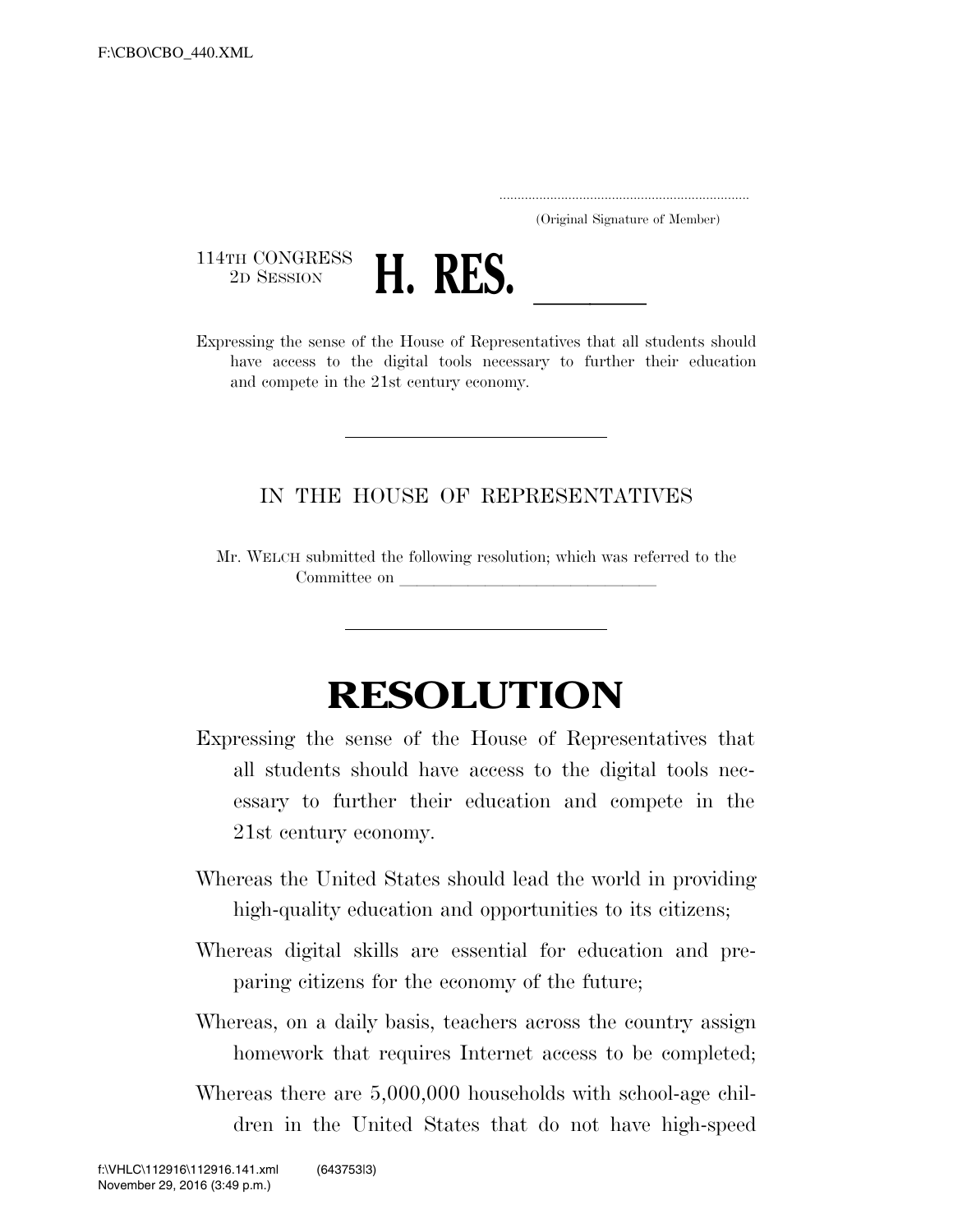Internet access at home and fall into what is known as the ''homework gap'';

- Whereas a disproportionate number of students without highspeed Internet access at home reside in low-income and minority households;
- Whereas students and families in rural areas face additional challenges when homework requires Internet access that is out of reach;
- Whereas every student deserves an opportunity at 21st century success;
- Whereas participation in the classroom can be improved when all students are equipped with the tools to complete their homework;
- Whereas educators can increase the use of cutting-edge education technology and digital learning resources when those resources remain accessible during out-of-school hours;
- Whereas data show that students have received lower grades and been unable to complete their assignments because of their lack of Internet access at home;
- Whereas improved student access to postsecondary education and workforce opportunities can be made possible by increasing the ability of students to apply for employment, postsecondary education, and financial aid opportunities;
- Whereas leaders in the public and private sectors have recognized that the homework gap is an issue of national importance and partnered to find cooperative solutions to address it; and
- Whereas instilling digital skills and the knowledge to succeed in the 21st century economy in the Nation's students is